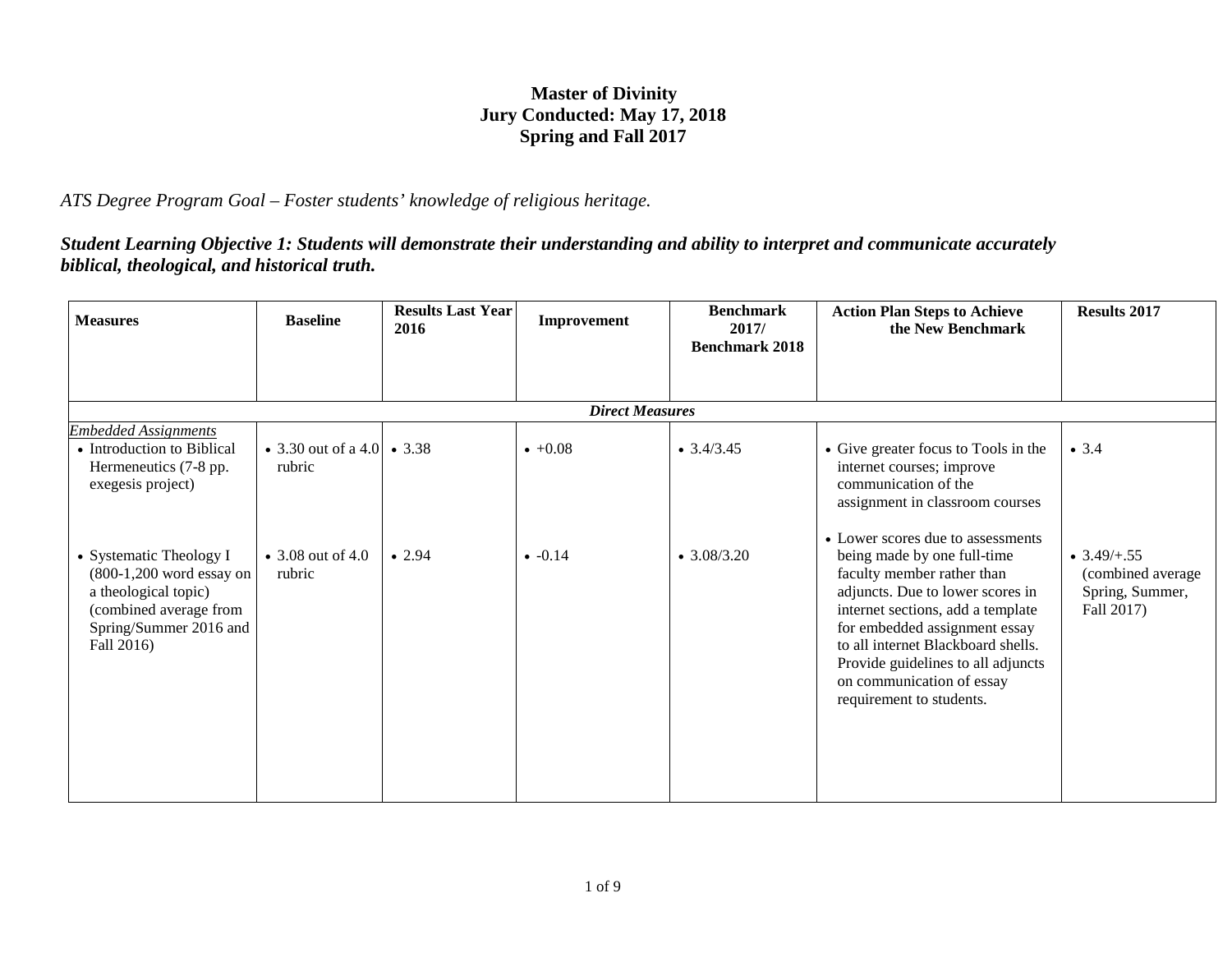| 3.47 out<br>of $4.0$<br>rubric      | • 3.52   | $\cdot$ +0.05 | $\cdot$ 3.50/3.35  | • Provide guidelines to all<br>adjuncts on better<br>communication of book review<br>requirements to students.                                                                      | • $3.08/-0.44$ (combined<br>average Spring,<br>Summer, Fall 2017) |
|-------------------------------------|----------|---------------|--------------------|-------------------------------------------------------------------------------------------------------------------------------------------------------------------------------------|-------------------------------------------------------------------|
|                                     |          |               |                    | • Already moved to single<br>assessor. This may be changed<br>to also include a team of<br>assessors.                                                                               |                                                                   |
| $\bullet$ 3.30 out of<br>4.0 rubric | • $3.38$ | $+0.08$       | $\bullet$ 3.4/3.45 | • Give more attention to the use of<br>tools and the exegetical process<br>at extension centers.                                                                                    | • 3.76                                                            |
|                                     |          |               |                    | • Note: The sample is limited (one<br>class).                                                                                                                                       |                                                                   |
|                                     |          |               |                    | • During the jury it was noted<br>more of our students enter the<br>program with Greek and not<br>Hebrew. To improve our<br>assessment, we may want to<br>move to assessing Hebrew. |                                                                   |
|                                     |          |               |                    |                                                                                                                                                                                     |                                                                   |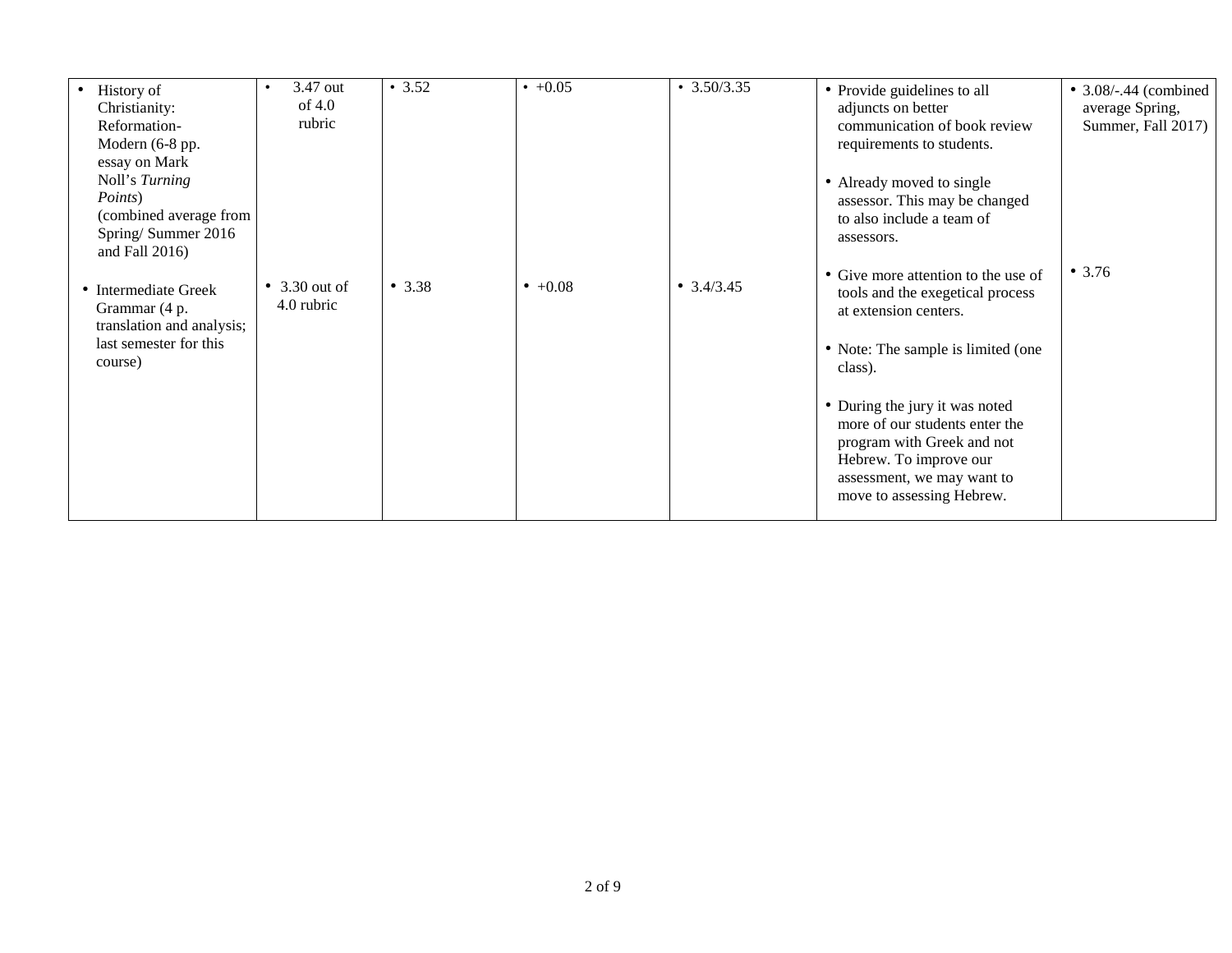| <b>Indirect Measures</b>                                                                                                                                                                                                                |                                                                           |                                                                                                        |                                  |                                                                                                                   |                                                                                                                                                                                                                                                                                                                         |                                    |
|-----------------------------------------------------------------------------------------------------------------------------------------------------------------------------------------------------------------------------------------|---------------------------------------------------------------------------|--------------------------------------------------------------------------------------------------------|----------------------------------|-------------------------------------------------------------------------------------------------------------------|-------------------------------------------------------------------------------------------------------------------------------------------------------------------------------------------------------------------------------------------------------------------------------------------------------------------------|------------------------------------|
| Degree Program Student<br><b>Survey</b>                                                                                                                                                                                                 | <b>Baseline</b>                                                           | Results                                                                                                | <i><u><b>Improvement</b></u></i> | Benchmark 2017/<br>Benchmark 2018                                                                                 | <b>Action Plan</b>                                                                                                                                                                                                                                                                                                      |                                    |
| "How well do you feel<br>NOBTS prepared you<br>in Biblical exposition -<br>to interpret $\&$<br>communicate the Bible<br>accurately?"                                                                                                   | • 85% will rate<br>it 3.0 or above<br>on a<br>5.0 Likert<br>scale         | • $98.3\%$<br>average (Fall<br>2016, Spring<br>$2017$ ,<br>91.6 were 4.0<br>or better,<br>average 4.52 | $\bullet$ + 13.3%                | • 85% rate it 4.0 or<br>above, or an<br>average of<br>4.55/88% rate it<br>$4.0$ or above on a<br>5.0 Likert scale | • Give greater focus to Tools in the<br>internet courses; improve<br>communication of the assignment<br>in classroom courses                                                                                                                                                                                            | • 90.75% rated it 4.0<br>or higher |
| "How well do you feel<br>NOBTS prepared you<br>in Christian<br>Theological Heritage -<br>to understand and<br>interpret the Christian<br>theological heritage<br>and Baptist polity for<br>the church?"<br><b>Supervised Ministry 2</b> | $\bullet$ 85% will rate<br>it 3.0 or above<br>on a<br>5.0 Likert<br>scale | • 93 % average<br>of Fall 2016,<br>Spring $2017$ )<br>80.6 were 4.0<br>or above,<br>average 4.24       | $+8.0%$                          | • 81% rate it 4.0<br>or above/ $81.5\%$<br>will rate it 4.0 or<br>better on a 5.0<br>Likert scale                 | • Lower scores due to<br>assessments being made by<br>one full-time faculty member<br>rather than adjuncts. Due to<br>lower scores in internet<br>sections, add a template for<br>embedded assignment essay<br>to all internet Blackboard<br>shells. Provide guidelines to<br>all adjuncts on<br>communication of essay | •82.85%                            |
| Course Evaluations,<br>Question 6                                                                                                                                                                                                       | $\bullet$ 4.25 out of                                                     |                                                                                                        | $+0.57$                          | • $4.83$                                                                                                          | requirement to students.<br>• Ask students on personal                                                                                                                                                                                                                                                                  | • $4.45$                           |
| • "I can take things I<br>learned in this course<br>and apply them to my<br>ministry situation."                                                                                                                                        | 5.0                                                                       | • 4.82                                                                                                 |                                  |                                                                                                                   | reflection form, "How can<br>you use the things you<br>learned in the course to your<br>ministry situation?"                                                                                                                                                                                                            |                                    |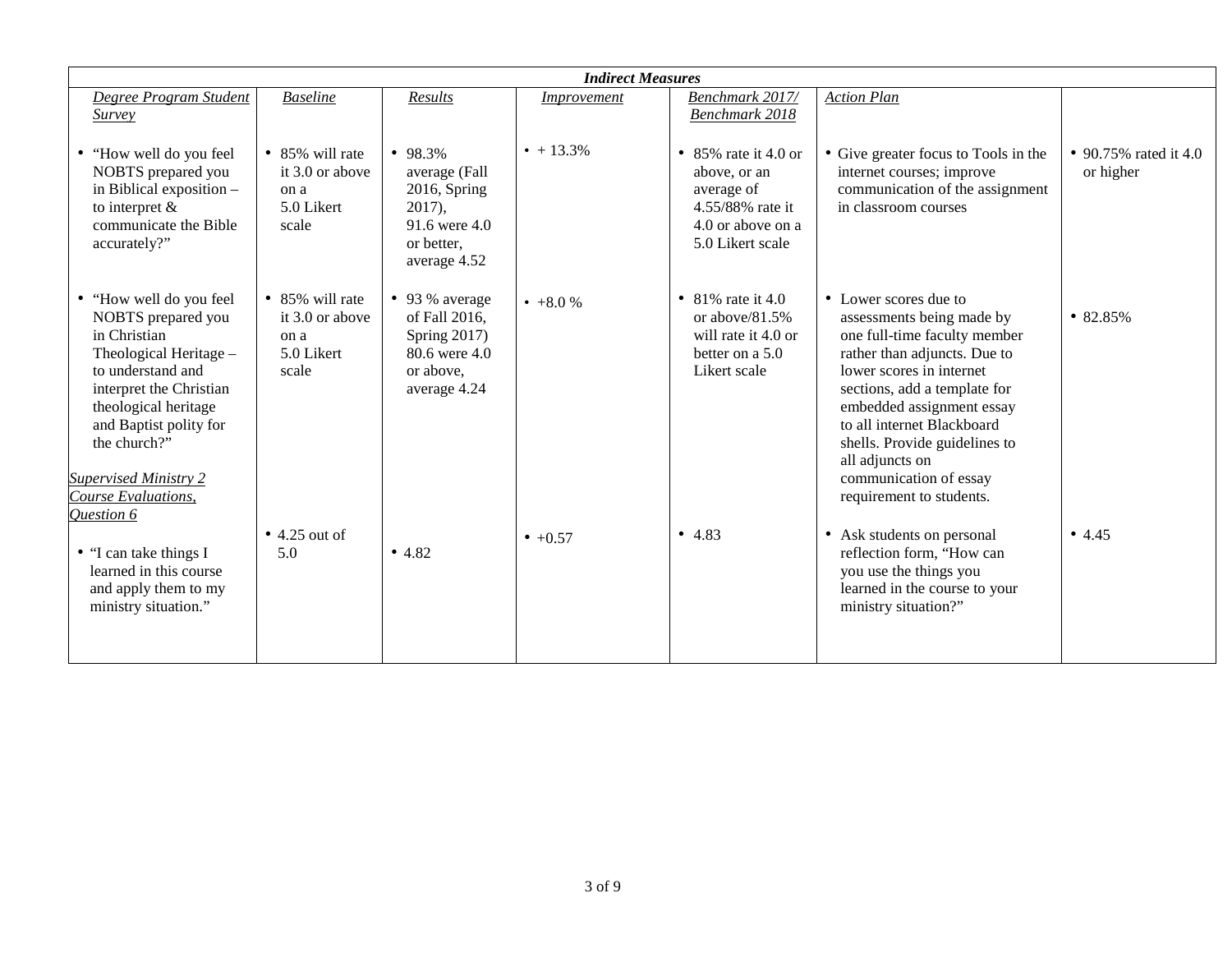## *ATS Degree Program Goal – Foster understanding of the cultural context.*

| <b>Measures</b>                                                                             | <b>Baseline</b>                                                                                                           | <b>Results Last Year</b><br>2016                                                             | Improvement | <b>Benchmark</b><br>2017/<br><b>Benchmark 2018</b>                                                                                                                                                                                                                                            | <b>Action Plan Steps to Achieve</b><br>the New Benchmark                                                                                                                                  | <b>Results 2017</b>                                                                          |  |  |  |  |
|---------------------------------------------------------------------------------------------|---------------------------------------------------------------------------------------------------------------------------|----------------------------------------------------------------------------------------------|-------------|-----------------------------------------------------------------------------------------------------------------------------------------------------------------------------------------------------------------------------------------------------------------------------------------------|-------------------------------------------------------------------------------------------------------------------------------------------------------------------------------------------|----------------------------------------------------------------------------------------------|--|--|--|--|
|                                                                                             | <b>Direct Measures</b>                                                                                                    |                                                                                              |             |                                                                                                                                                                                                                                                                                               |                                                                                                                                                                                           |                                                                                              |  |  |  |  |
| <b>Embedded Assignments</b><br>• Supervised Ministry 2<br>(Field Supervisor<br>evaluations) | $\bullet$ 80% of field<br>supervisor<br>evaluations will<br>be "good" on a<br>scale with<br>"poor," "fair,"<br>and "good" | $\cdot$ 100% of the<br>students were<br>evaluated as<br>"good" by their<br>field supervisors | $+20\%$     | • A more attenuated<br>rubric is being<br>prepared. For the<br>new rubric, the<br>benchmark is that at<br>least 80% of the<br>field mentor<br>evaluations will be<br>3.0 or higher on the<br>5.0 scale/80% of<br>the field mentor<br>evaluations will be<br>3.0 or higher on the<br>5.0 scale | • It was determined that to assist<br>the field supervisors in this<br>evaluation, a 5-point Likert scale<br>rubric with clear definitions will<br>be designed for future<br>evaluations. | $\cdot$ 10% of the<br>students were<br>evaluated as<br>"good" by their<br>field supervisors. |  |  |  |  |

## *Student Learning Objective 2: Students will demonstrate an understanding of cultural contexts by displaying relevant ministry skills.*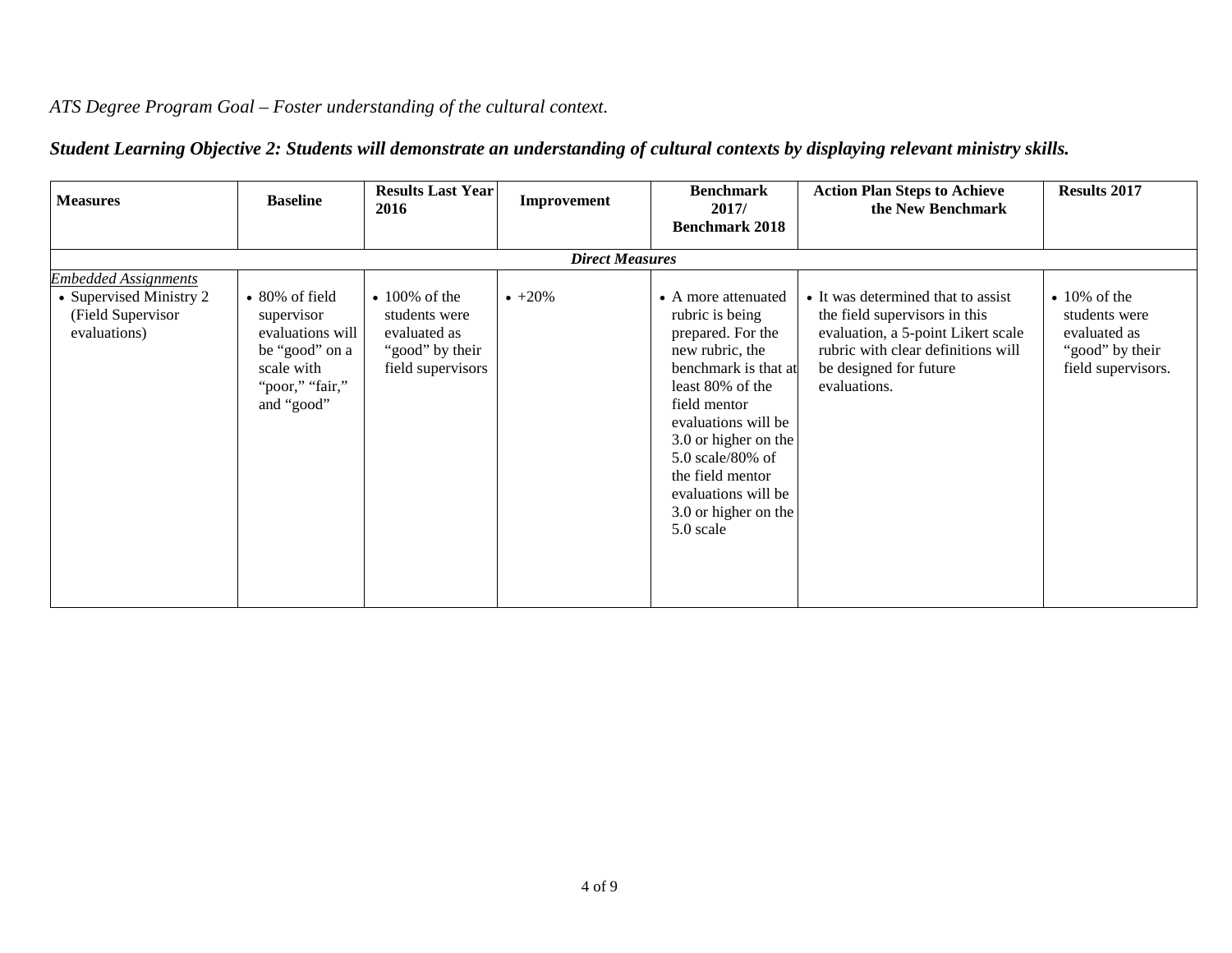| <b>Indirect Measures</b>                                                                                                                                                        |                                                             |                                                                                                              |             |                                                                                                                                                      |                                                                                                                                                                                                                                                                                            |         |
|---------------------------------------------------------------------------------------------------------------------------------------------------------------------------------|-------------------------------------------------------------|--------------------------------------------------------------------------------------------------------------|-------------|------------------------------------------------------------------------------------------------------------------------------------------------------|--------------------------------------------------------------------------------------------------------------------------------------------------------------------------------------------------------------------------------------------------------------------------------------------|---------|
| <b>Supervised Ministry 2</b>                                                                                                                                                    | <b>Baseline</b>                                             | Results                                                                                                      | Improvement | Benchmark 2017/                                                                                                                                      | <b>Action Plan</b>                                                                                                                                                                                                                                                                         |         |
| Course Evaluations,<br>Question 6                                                                                                                                               |                                                             |                                                                                                              |             | <b>Benchmark 2018</b>                                                                                                                                |                                                                                                                                                                                                                                                                                            |         |
| • "I can take things I<br>learned in this course<br>and apply them to my<br>ministry situation."                                                                                | $\bullet$ 4.25 out of<br>5.0                                | • 4.82                                                                                                       | $• +0.57$   | $\bullet$ 4.83/4.50                                                                                                                                  | • Ask students on personal<br>reflection form, "How can<br>you use the things you<br>learned in the course to your<br>ministry situation?"                                                                                                                                                 | • 4.45  |
| Degree Program Student<br><b>Survey Questions</b>                                                                                                                               |                                                             |                                                                                                              |             |                                                                                                                                                      |                                                                                                                                                                                                                                                                                            |         |
| • "In your ministry<br>context, how well do<br>you feel NOBTS<br>prepared you to fulfill<br>the Great Commission<br>and the Great<br>Commandments through<br>the local church?" | $\bullet$ 85% rate it<br>3.0 or higher<br>on a<br>5.0 scale | $\bullet$ 99.6% average<br>for Fall &<br>Spring 2016-<br>17, 92.6%<br>were 4.0 or<br>higher,<br>4.49 average | $• +14.6\%$ | • 85% will rate it<br>4.0 or higher, or<br>average 4.5 or<br>higher/87% will<br>rate it 4.0 or<br>higher                                             | • Attention to the institution's<br>mission statement<br>(particularly reiterated in this<br>question) during the<br>Centennial celebration<br>should bring increased focus<br>to this target. However, we<br>do need to extend the action<br>plan beyond the institution's<br>centennial. | • 89%   |
| • "How well do you feel<br>NOBTS prepared you<br>in Servant Leadership-<br>to serve churches<br>effectively through<br>team ministry?"                                          | $\bullet$ 85% rate it<br>3.0 or higher<br>on a 5.0 scale    | $\bullet$ 96.0% average<br>for Fall &<br>Spring 2016-<br>17, 80.2%<br>were 4.0 or<br>higher, 4.74<br>average | $• +11\%$   | • 81% will rate it<br>4.0 or higher, or<br>an average of at<br>least 4.75/81%<br>will rate it 4.0 or<br>higher, or an<br>average of at<br>least 4.75 | • The focal core value at<br>NOBTS in 2017-18 being<br>Servant Leadership should<br>bring attention to this skill.<br>• May 2018 Jury agreed upon<br>an action plan to review the<br>survey and revise as<br>necessary.                                                                    | •78.25% |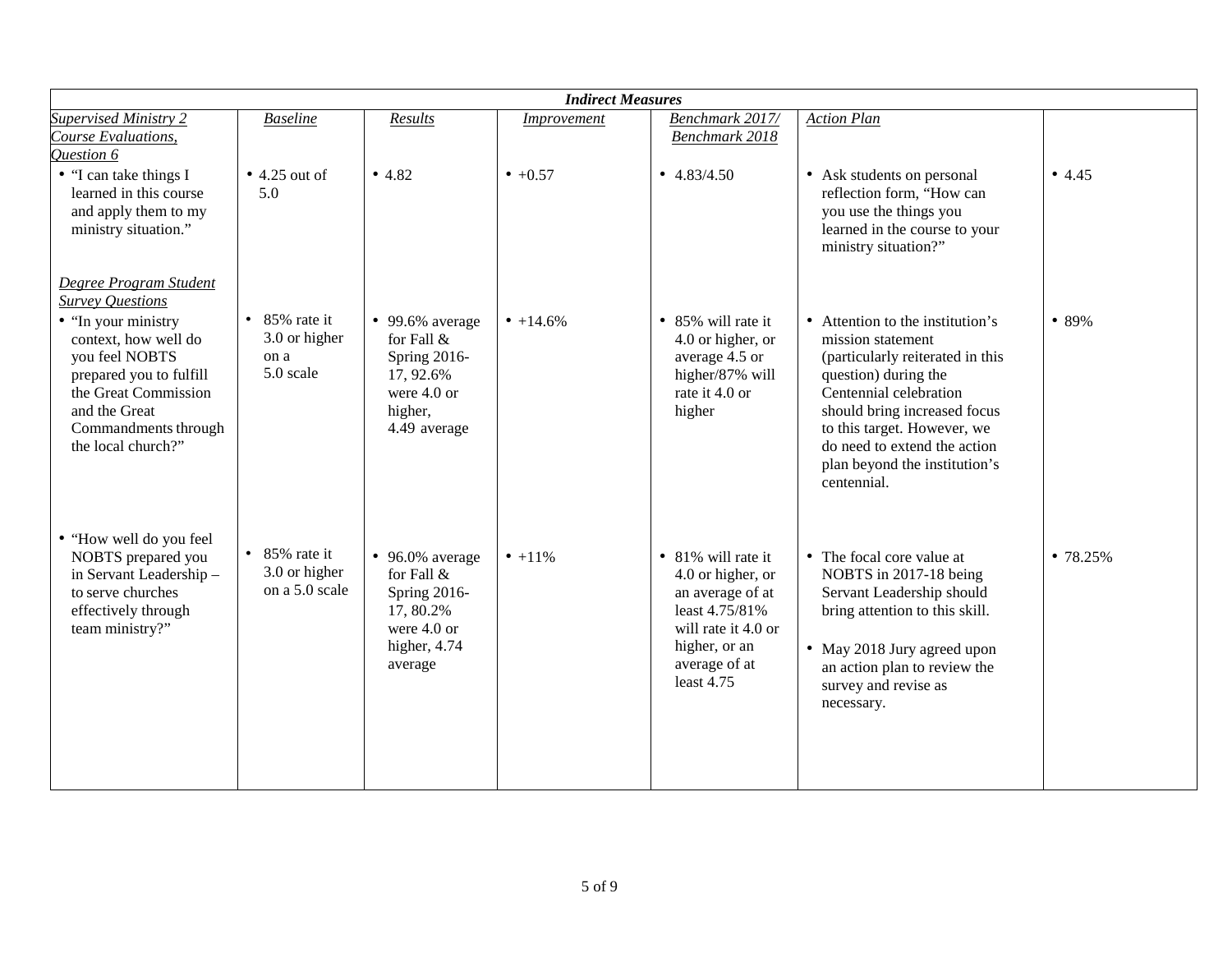*Student Learning Objective 3: Students will demonstrate spiritual and moral maturity through their studies and relational experiences in the program.*

| <b>Measures</b>                                                                                                                                                                            | <b>Baseline</b>                                                           | <b>Results Last Year</b><br>2016                        | Improvement                             | <b>Benchmark</b><br>2017/<br><b>Benchmark 2018</b> | <b>Action Plan Steps to Achieve the New</b><br><b>Benchmark</b>                                                                                                                                                                                                        | <b>Results 2017</b>                                                 |  |  |  |
|--------------------------------------------------------------------------------------------------------------------------------------------------------------------------------------------|---------------------------------------------------------------------------|---------------------------------------------------------|-----------------------------------------|----------------------------------------------------|------------------------------------------------------------------------------------------------------------------------------------------------------------------------------------------------------------------------------------------------------------------------|---------------------------------------------------------------------|--|--|--|
|                                                                                                                                                                                            | <b>Direct Measures</b>                                                    |                                                         |                                         |                                                    |                                                                                                                                                                                                                                                                        |                                                                     |  |  |  |
| <b>Embedded Assignments</b><br>• Introduction to<br><b>Christian Ethics</b><br>(Write a letter of<br>Christian counsel<br>addressing an<br>ethical issue).<br>(from Spring & Fall<br>2016) | • Average 2.5<br>or higher out<br>of<br>$4.0$ on the<br>grading<br>rubric | • 2.62 (Fall 2015)<br>Data 2016: 2.53<br>May 2018: 3.13 | $\cdot$ +0.12                           | $\cdot$ 2.53/3.10                                  | • Due to lower scores in internet<br>and hybrid sections, add a<br>template for embedded<br>assignment letter to all internet<br>and hybrid blackboard shells.<br>Provide guidelines to all adjuncts<br>on better communication of letter<br>requirements to students. | • $3.13/+.60$<br>(combined average<br>Spring, Summer,<br>Fall 2017) |  |  |  |
| • New Direct Measure<br>Added as Result of<br>5.17.18 Jury:<br>Introduction to<br>Spiritual Formation<br>reflection paper                                                                  | $\bullet$ N/A                                                             | • N/A as new<br>measure                                 | • N/A as new measure $\cdot$ N/A / 3.75 |                                                    |                                                                                                                                                                                                                                                                        |                                                                     |  |  |  |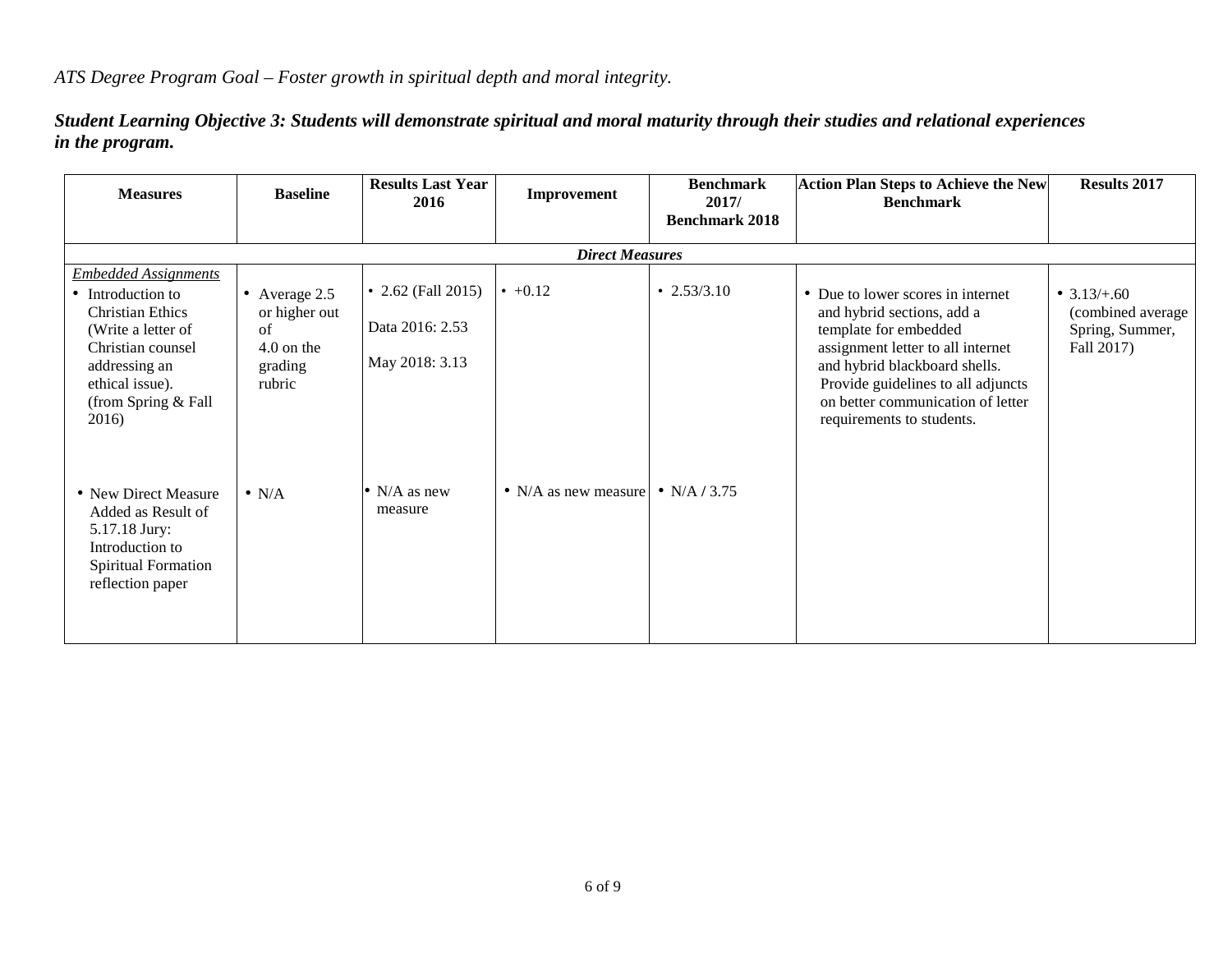|                                                                                                                                                                                                                  |                                                                                 |                                                                                                         | <b>Indirect Measures</b> |                                                                                                                     |                                                                                                                                                                                          |                |
|------------------------------------------------------------------------------------------------------------------------------------------------------------------------------------------------------------------|---------------------------------------------------------------------------------|---------------------------------------------------------------------------------------------------------|--------------------------|---------------------------------------------------------------------------------------------------------------------|------------------------------------------------------------------------------------------------------------------------------------------------------------------------------------------|----------------|
| Noel-Levitz Adult<br><b>Student Survey,</b><br>question 62                                                                                                                                                       |                                                                                 |                                                                                                         |                          |                                                                                                                     |                                                                                                                                                                                          |                |
| lo "NOBTS has<br>helped me more<br>effectively answer<br>God's call."<br><b>Graduate Survey</b><br><i><u><b>guestion on Spiritual</b></u></i><br><b>Formation</b>                                                | • Average $6.0$ on<br>a 7.0 scale                                               | • 6.38                                                                                                  | $• + 0.38$               | $\cdot$ 6.4                                                                                                         | • Next year do not offer this survey<br>in the midst of the stress of finals,<br>as it was this year. The Seminary<br>byline of "Answering God's Call"<br>may help reinforce this focus. | • $6.49$       |
| $\  \cdot \ $ "How well do you"<br>feel NOBTS prepared<br>you in Spiritual and<br>Character Formation -<br>to provide moral<br>leadership by modeling<br>$\&$ mentoring Christian<br>character and<br>devotion?" | $85\%$ of the<br>students will<br>rate it 3.0 or<br>higher on a<br>scale of 5.0 | • 97% average<br>in Fall $\&$<br>Spring $2016$ -<br>17.<br>87.3% were<br>4.0 or higher,<br>4.39 average | $\cdot$ +12%             | 85% will rate it<br>$\bullet$<br>4.0 or higher, or<br>average at least<br>4.40/87% will<br>rate it 4.0 or<br>higher | • Ask the task force to<br>consider a direct measure for<br>the Spiritual Formation<br>course.                                                                                           | $\cdot$ 87.05% |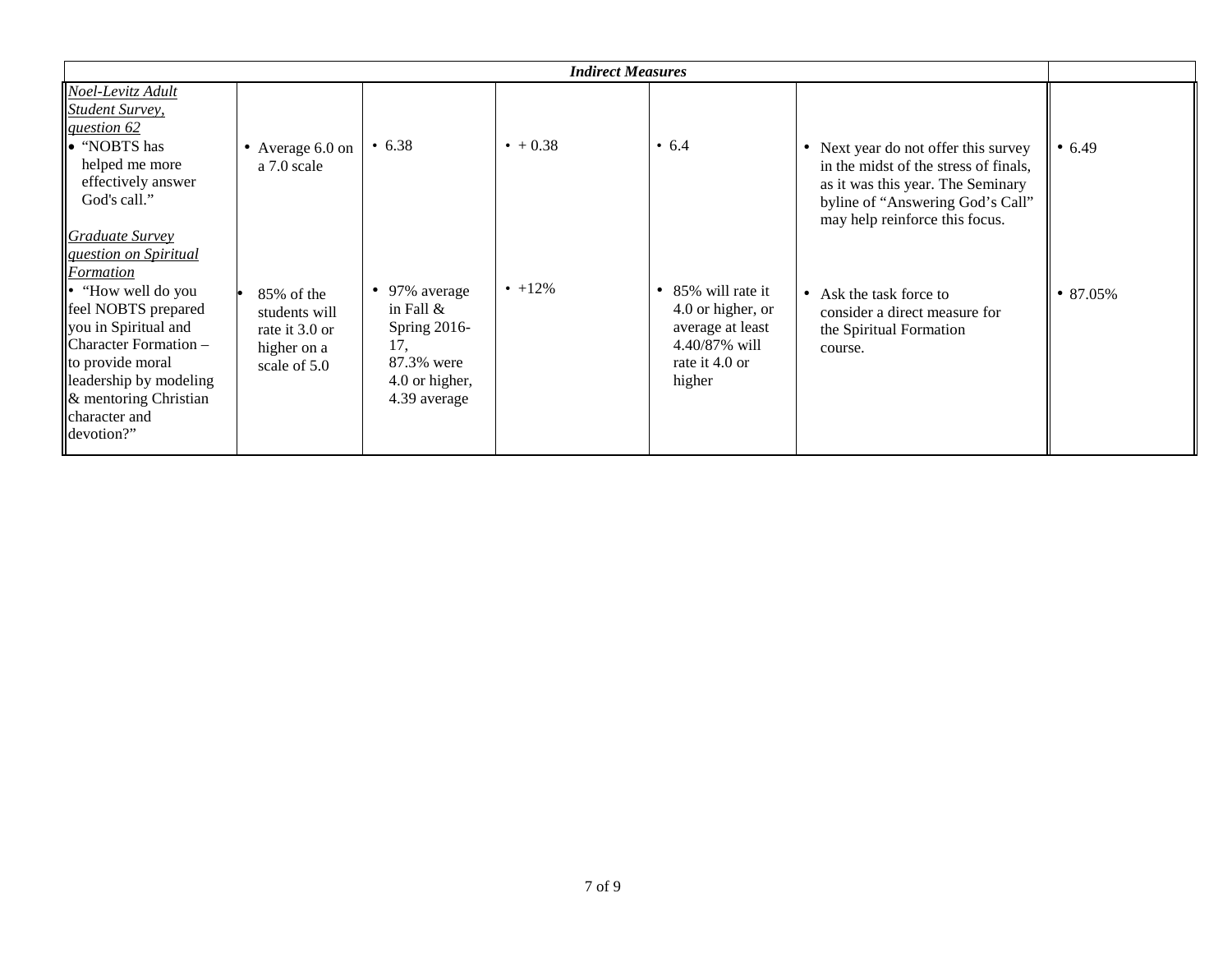*ATS Degree Program Goal – Foster capacity for ministerial and public leadership.*

## *Student Learning Objective 4: Students will demonstrate skills in ministry and public leadership.*

| <b>Measures</b>                                                                                                                | <b>Baseline</b>              | <b>Results Last Year/</b> | Improvement            | <b>Benchmark</b><br>2017/                                   | <b>Action Plan Steps to Achieve the New</b><br><b>Benchmark</b>                                      | <b>Results 2017</b> |
|--------------------------------------------------------------------------------------------------------------------------------|------------------------------|---------------------------|------------------------|-------------------------------------------------------------|------------------------------------------------------------------------------------------------------|---------------------|
|                                                                                                                                |                              |                           |                        | <b>Benchmark 2018</b>                                       |                                                                                                      |                     |
|                                                                                                                                |                              |                           | <b>Direct Measures</b> |                                                             |                                                                                                      |                     |
| <b>Embedded Assignments</b><br><b>Preaching Practicum</b><br>$(4.0$ assessment<br>rubric of student<br>preaching a<br>message) | • 2.8 out of a<br>4.0 rubric | • 3.0                     | $+0.20$                | • 3.1 out of a 4.0<br>rubric/ $3.15$ out<br>of a 4.0 rubric | • Increase understanding of the<br>assessment rubric among students<br>and adjunct teachers.         | • $3.12$            |
| <b>Teaching Practicum</b><br>$(3.0$ assessment<br>rubric of student<br>teaching a lesson)                                      | • 2.4 out of a<br>3.0 rubric | $\cdot$ 2.52              | $\cdot$ +0.12          | • 2.55 out of a 3.0<br>rubric/2.6 out of a 4.0<br>rubric    | • Reinforce lesson plan skills in<br>prerequisite course; focus on<br>improving presentation skills. | • 2.70              |